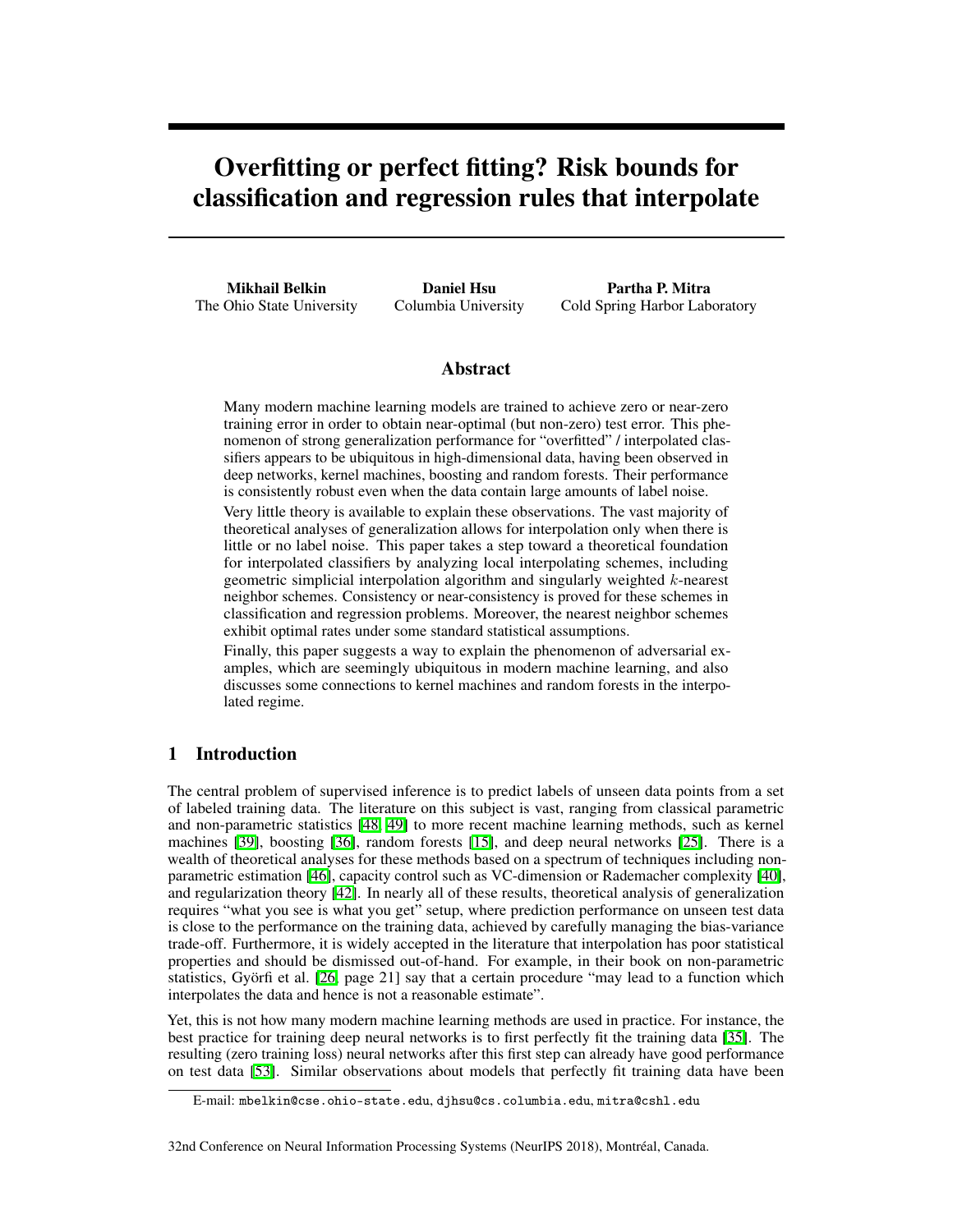made for other machine learning methods, including boosting  $\sqrt{37}$ , random forests  $\sqrt{19}$ , and kernel machines [\[12\]](#page-9-1). These methods return good classifiers even when the training data have high levels of label noise  $[12, 51, 53]$  $[12, 51, 53]$  $[12, 51, 53]$ .

An important effort to show that fitting the training data exactly can under certain conditions be theoretically justified is the margins theory for boosting  $[37]$  and other margin-based methods  $[6]$ [24,](#page-10-6) [28,](#page-10-7) [29,](#page-10-8) [34\]](#page-10-9). However, this theory lacks explanatory power for the performance of classifiers that perfectly fit *noisy* labels, when it is known that no margin is present in the data [\[12,](#page-9-1) [51\]](#page-11-7). Moreover, margins theory does not apply to regression and to functions (for regression or classification) that interpolate the data in the classical sense  $[12]$ .

In this paper, we identify the challenge of providing a rigorous understanding of generalization in machine learning models that interpolate training data. We take first steps towards such a theory by proposing and analyzing interpolating methods for classification and regression with non-trivial risk and consistency guarantees.

Related work. Many existing forms of generalization analyses face significant analytical and conceptual barriers to being able to explain the success of interpolating methods.

- *Capacity control.* Existing capacity-based bounds (e.g., VC dimension, fat-shattering dimension, Rademacher complexity) for empirical risk minimization  $\left[\frac{3}{4}, \frac{1}{4}, \frac{1}{2}, \frac{28}{37}\right]$  do not give useful risk bounds for functions with zero empirical risk whenever there is non-negligible label noise. This is because function classes rich enough to perfectly fit noisy training labels generally have capacity measures that grow quickly with the number of training data, at least with the existing notions of capacity  $[12]$ . Note that since the training risk is zero for the functions of interest, the generalization bound must bound their true risk, as it equals the *generalization gap* (difference between the true and empirical risk). Whether such capacity-based generalization bounds exist is open for debate.
- *Stability.* Generalization analyses based on algorithmic stability **8**, **14** control the difference between the true risk and the training risk, assuming bounded sensitivity of an algorithm's output to small changes in training data. Like standard uses of capacity-based bounds, these approaches are not well-suited to settings when training risk is identically zero but true risk is non-zero.
- *Regularization.* Many analyses are available for regularization approaches to statistical inverse problems, ranging from Tikhonov regularization to early stopping  $[9, 16, 42, 52]$  $[9, 16, 42, 52]$  $[9, 16, 42, 52]$  $[9, 16, 42, 52]$  $[9, 16, 42, 52]$  $[9, 16, 42, 52]$  $[9, 16, 42, 52]$ . To obtain a risk bound, these analyses require the regularization parameter  $\lambda$  (or some analogous quantity) to approach zero as the number of data *n* tends to infinity. However, to get (the minimum norm) interpolation, we need  $\lambda \rightarrow 0$  while *n* is fixed, causing the bounds to diverge.
- *Smoothing.* There is an extensive literature on local prediction rules in non-parametric statistics [\[46,](#page-11-3) [49\]](#page-11-1). Nearly all of these analyses require local smoothing (to explicitly balance bias and variance) and thus do not apply to interpolation. (Two exceptions are discussed below.)

Recently, Wyner et al. [\[51\]](#page-11-7) proposed a thought-provoking explanation for the performance of AdaBoost and random forests in the interpolation regime, based on ideas related to "self-averaging" and localization. However, a theoretical basis for these ideas is not developed in their work.

There are two important exceptions to the aforementioned discussion of non-parametric methods. First, the nearest neighbor rule (also called 1-nearest neighbor, in the context of the general family of *k*-nearest neighbor rules) is a well-known interpolating classification method, though it is not generally consistent for classification (and is not useful for regression when there is significant amount of label noise). Nevertheless, its asymptotic risk can be shown to be bounded above by twice the Bayes risk  $[18]$ .<sup>[1](#page-1-0)</sup> A second important (though perhaps less well-known) exception is the non-parametric smoothing method of Devroye et al.  $[21]$  based on a singular kernel called the Hilbert kernel (which is related to Shepard's method  $[41]$ ). The resulting estimate of the regression function interpolates the training data, yet is proved to be consistent for classification and regression.

The analyses of the nearest neighbor rule and Hilbert kernel regression estimate are not based on bounding generalization gap, the difference between the true risk and the empirical risk. Rather, the true risk is analyzed directly by exploiting locality properties of the prediction rules. In particular, the

<span id="page-1-0"></span><sup>&</sup>lt;sup>1</sup>More precisely, the expected risk of the nearest neighbor rule converges to  $\mathbb{E}[2\eta(X)(1 - \eta(X))]$ , where  $\eta$ is the regression function; this quantity can be bounded above by  $2R*(1 - R^*)$ , where  $R^*$  is the Bayes risk.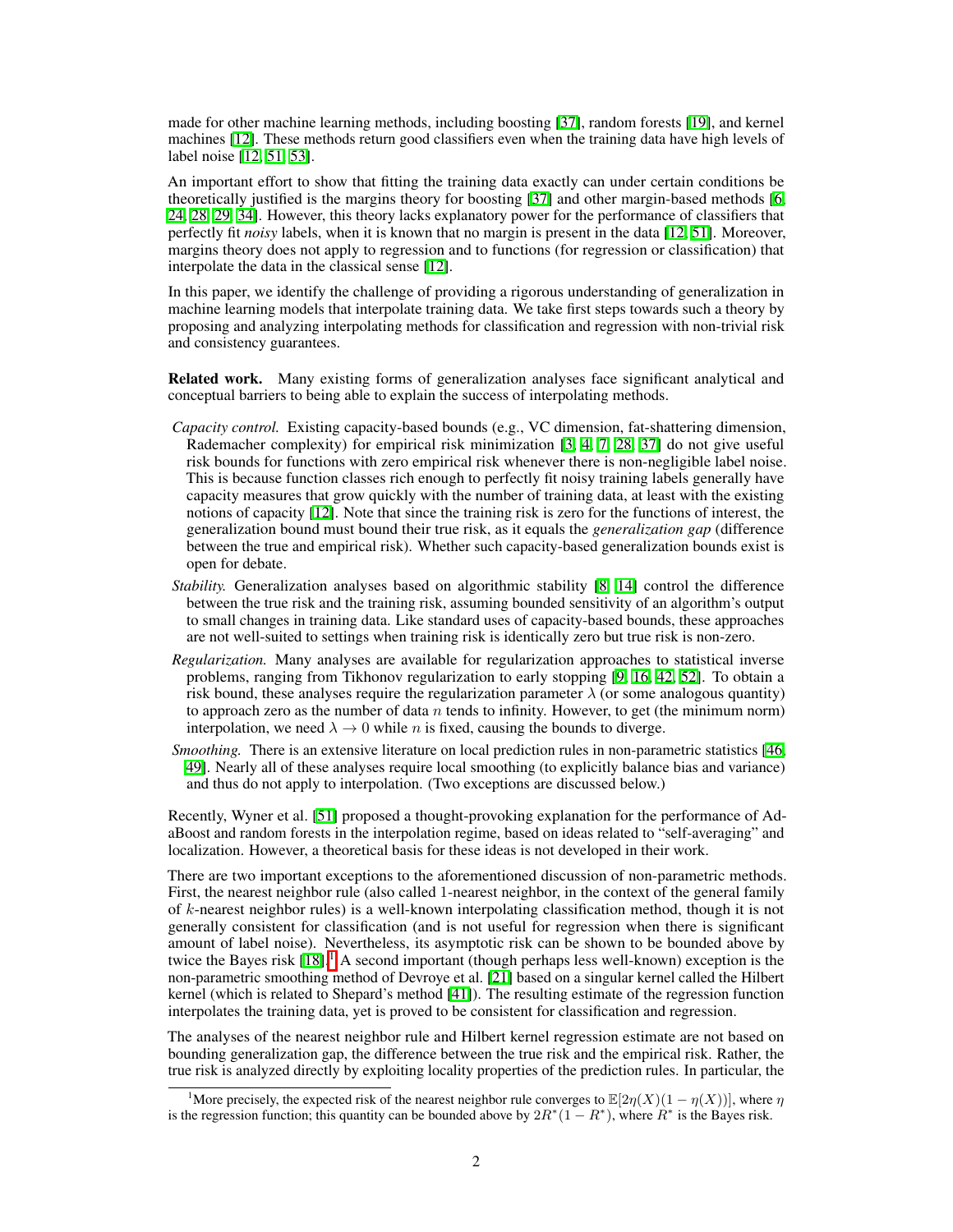prediction at a point depends primarily or entirely on the values of the function at nearby points. This inductive bias favors functions where local information in a neighborhood can be aggregated to give an accurate representation of the underlying regression function.

What we do. Our approach to understanding the generalization properties of interpolation methods is to understand and isolate the key properties of local classification, particularly the nearest neighbor rule. First, we construct and analyze an interpolating function based on multivariate triangulation and linear interpolation on each simplex (Section  $\overline{3}$ ), which results in a geometrically intuitive and theoretically tractable prediction rule. Like nearest neighbor, this method is not statistically consistent, but, unlike nearest neighbor, its asymptotic risk approaches the Bayes risk as the dimension becomes large, even when the Bayes risk is far from zero—a kind of "blessing of dimensionality"<sup>2</sup>. Moreover, under an additional margin condition the difference between the Bayes risk and our classifier is exponentially small in the dimension.

A similar finding holds for regression, as the method is nearly consistent when the dimension is high.

Next, we propose a *weighted & interpolated nearest neighbor* (*wiNN*) scheme based on singular weight functions (Section  $\overline{4}$ ). The resulting function is somewhat less natural than that obtained by simplicial interpolation, but like the Hilbert kernel regression estimate, the prediction rule is statistically consistent in any dimension. Interestingly, conditions on the weights to ensure consistency become less restrictive in higher dimension—another "blessing of dimensionality". Our analysis provides the first known non-asymptotic rates of convergence to the Bayes risk for an interpolated predictor, as well as tighter bounds under margin conditions for classification. In fact, the rate achieved by wiNN regression is statistically optimal under a standard minimax setting<sup>3</sup>.

Our results also suggest an explanation for the phenomenon of adversarial examples  $[44]$ , which are seemingly ubiquitous in modern machine learning. In Section  $\overline{5}$ , we argue that interpolation inevitably results in adversarial examples in the presence of any amount of label noise. When these schemes are consistent or nearly consistent, the set of adversarial examples (where the interpolating classifier disagrees with the Bayes optimal) has small measure but is asymptotically dense. Our analysis is consistent with the empirical observations that such examples are difficult to find by random sampling  $[22]$ , but are easily discovered using targeted optimization procedures, such as Projected Gradient Descent [\[30\]](#page-10-13).

Finally, we discuss the difference between *direct* and *inverse* interpolation schemes; and make some connections to kernel machines, and random forests in (Section  $\overline{6}$ ).

Proofs of the main results, along with an informal discussion of some connections to graph-based semi-supervised learning, are given in the full version of the paper  $\llbracket \text{11} \rrbracket$  on arXiv.

# 2 Preliminaries

The goal of regression and classification is to construct a predictor  $\hat{f}$  given labeled training data  $(x_1, y_1), \ldots, (x_n, y_n) \in \mathbb{R}^d \times \mathbb{R}$ , that performs well on unseen test data, which are typically assumed to be sampled from the same distribution as the training data. In this work, we focus on *interpolating methods* that construct predictors  $\hat{f}$  satisfying  $\hat{f}(x_i) = y_i$  for all  $i = 1, \ldots, n$ .

Algorithms that perfectly fit training data are not common in statistical and machine learning literature. The prominent exception is the *nearest neighbor rule*, which is among of the oldest and bestunderstood classification methods. Given a training set of labeled example, the nearest neighbor rule predicts the label of a new point  $x$  to be the same as that of the nearest point to  $x$  within the training set. Mathematically, the predicted label of  $x \in \mathbb{R}^d$  is  $y_i$ , where  $i \in \arg \min_{i'=1,...,n} ||x - x_{i'}||$ . (Here,  $\| \cdot \|$  always denotes the Euclidean norm.) As discussed above, the classification risk of the nearest neighbor rule is asymptotically bounded by *twice* the Bayes (optimal) risk [\[18\]](#page-10-10). The nearest neighbor

<span id="page-2-0"></span><sup>2</sup> This does not remove the usual curse of dimensionality, which is similar to the standard analyses of *k*-NN and other non-parametric methods.

<span id="page-2-1"></span><sup>&</sup>lt;sup>3</sup>An earlier version of this article paper contained a bound with a worse rate of convergence based on a loose analysis. The subsequent work [\[13\]](#page-9-11) found that a different Nadaraya-Watson kernel regression estimate (with a singular kernel) could achieve the optimal convergence rate; this inspired us to seek a tighter analysis of our wiNN scheme.

<span id="page-2-2"></span><sup>4</sup> <https://arxiv.org/abs/1806.05161>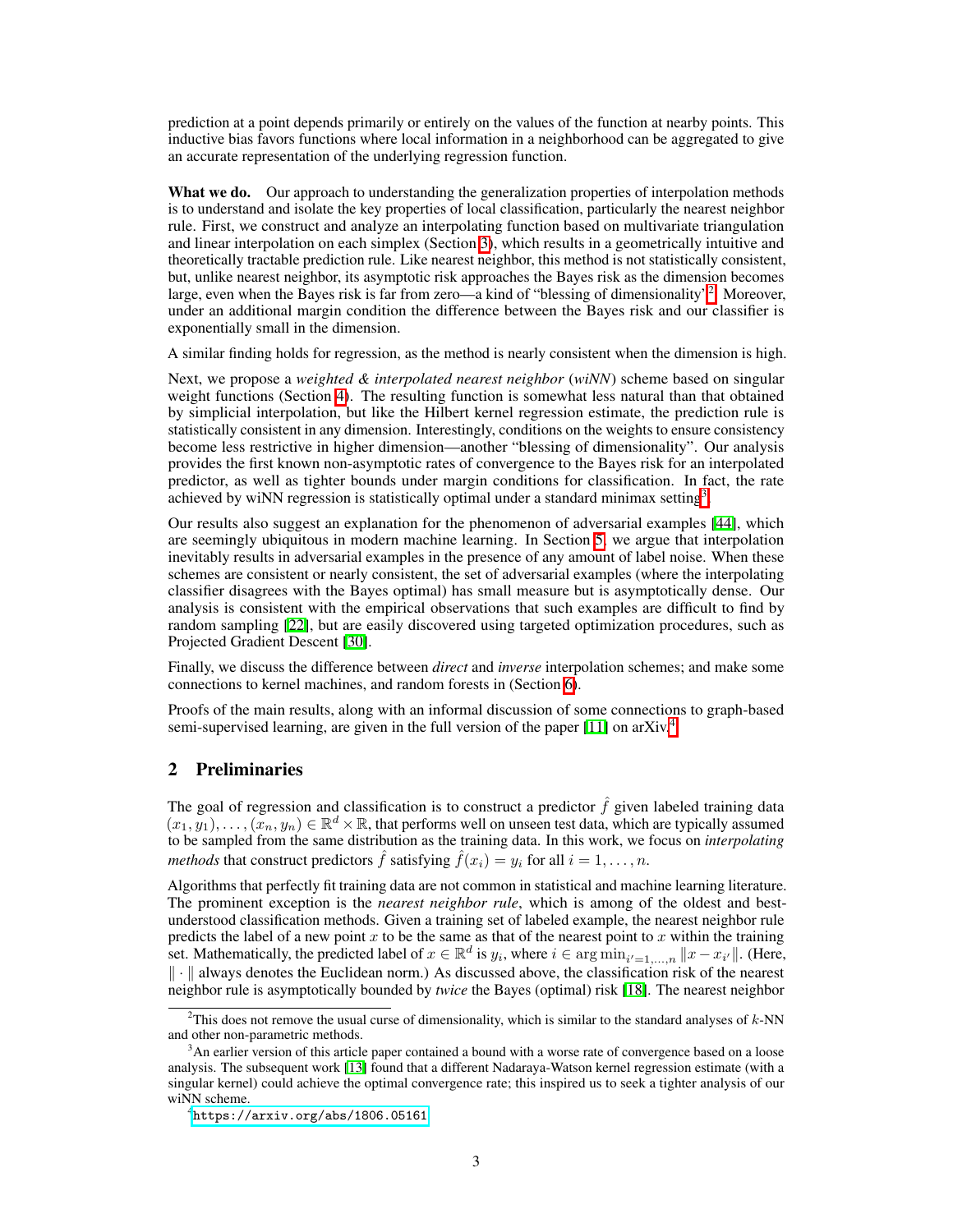rule provides an important intuition that such classifiers can (and perhaps should) be constructed using local information in the feature space.

In this paper, we analyze two interpolating schemes, one based on triangulating and constructing the simplicial interpolant for the data, and another, based on weighted nearest neighbors with singular weight function.

#### 2.1 Statistical model and notations

We assume  $(X_1, Y_1), \ldots, (X_n, Y_n), (X, Y)$  are iid labeled examples from  $\mathbb{R}^d \times [0,1]$ . Here,  $((X_i, Y_i))_{i=1}^n$  are the iid training data, and  $(X, Y)$  is an independent test example from the same distribution. Let  $\mu$  denote the marginal distribution of *X*, with support denoted by supp $(\mu)$ ; and let  $\eta: \mathbb{R}^d \to \mathbb{R}$  denote the conditional mean of *Y* given *X*, i.e., the function given by  $\eta(x) := \mathbb{E}(Y | X = x)$ . For (binary) classification, we assume the range of Y is  $\{0,1\}$ (so  $\eta(x) = \mathbb{P}(Y = 1 \mid X = x)$ ), and we let  $f^* \colon \mathbb{R}^d \to \{0,1\}$  denote the Bayes optimal classifier, which is defined by  $f^*(x) := 1_{\{\eta(x) > 1/2\}}$ . This classifier minimizes the risk  $\mathcal{R}_{0/1}(f) := \mathbb{E}[\mathbb{1}_{\{f(X) \neq Y\}}] = \mathbb{P}(f(X) \neq Y)$  under zero-one loss, while the conditional mean function  $\eta$  minimizes the risk  $\mathcal{R}_{sq}(g) := \mathbb{E}[(g(X) - Y)^2]$  under squared loss.

The goal of our analyses will be to establish excess risk bounds for empirical predictors ( $\hat{f}$  and  $\hat{\eta}$ , based on training data) in terms of their agreement with  $f^*$  for classification and with  $\eta$  for regression. For classification, the expected risk can be bounded as  $\mathbb{E}[\mathcal{R}_{0/1}(\hat{f})] \leq \mathcal{R}_{0/1}(f^*) + \mathbb{P}(\hat{f}(X) \neq f^*(X)),$ while for regression, the expected mean squared error is precisely  $\mathbb{E}[\mathcal{R}_{sq}(\hat{\eta}(X))] = \mathcal{R}_{sq}(\eta) +$  $\mathbb{E}[(\hat{\eta}(X) - \eta(X)^2]$ . Our analyses thus mostly focus on  $\mathbb{P}(\hat{f}(X) \neq f^*(X))$  and  $\mathbb{E}[(\hat{\eta}(X) - \eta(X))^2]$ (where the probability and expectations are with respect to both the training data and the test example).

#### 2.2 Smoothness, margin, and regularity conditions

Below we list some standard conditions needed for further development.

- $(A, \alpha)$ -smoothness (Hölder). For all  $x, x'$  in the support of  $\mu$ ,  $|\eta(x) \eta(x')| \leq A \cdot ||x x'||^{\alpha}$ .
- $(B, \beta)$ -margin condition  $[\overline{31}, \overline{45}]$ . For all  $t \ge 0$ ,  $\mu({x \in \mathbb{R}^d : |\eta(x) 1/2| \le t}) \le B \cdot t^{\beta}$ .
- *h*-*hard margin condition [\[32\]](#page-10-15).* For all *x* in the support of  $\mu$ ,  $|\eta(x) 1/2| \ge h > 0$ .
- $(c_0, r_0)$ -regularity  $\sqrt{5}$ . For all  $0 < r \leq r_0$  and  $x \in \text{supp}(\mu)$ ,  $\lambda(\text{supp}(\mu) \cap B(x, r)) \geq c_0 \lambda(B(x, r)),$ where  $\lambda$  is the Lebesgue measure on  $\mathbb{R}^d$ , and  $B(c, r) := \{x \in \mathbb{R}^d : ||x - c|| \leq r\}$  denotes the ball of radius *r* around *c*.

The regularity condition from Audibert and Tsybakov  $\sqrt{5}$  is not very restrictive. For example, if  $\text{supp}(\mu) = B(0, 1)$ , then  $c_0 \approx 1/2$  and  $r_0 \ge 1$ .

Uniform distribution condition. In what follows, we mostly assume uniform marginal distribution  $\mu$  over a certain domain. This is done for the sake of simplicity and is not an essential condition. For example, in every statement the uniform measure can be substituted (with a potential change of constants) by an arbitrary measure with density bounded from below.

## <span id="page-3-0"></span>3 Interpolating scheme based on multivariate triangulation

In this section, we describe and analyze an interpolating scheme based on multivariate triangulation. Our main interest in this scheme is in its natural geometric properties and the risk bounds for regression and classification which compare favorably to those of the original nearest neighbor rule (despite the fact that neither is statistically consistent in general).

#### 3.1 Definition and basic properties

We define an interpolating function  $\hat{\eta} : \mathbb{R}^d \to \mathbb{R}$  based on training data  $((x_i, y_i))_{i=1}^n$  from  $\mathbb{R}^d \times \mathbb{R}$  and a (multivariate) triangulation scheme *T*. This function is *simplicial interpolation* [\[20,](#page-10-16) [27\]](#page-10-17). We assume without loss of generality that the (unlabeled) examples  $x_1, \ldots, x_n$  span  $\mathbb{R}^d$ . The triangulation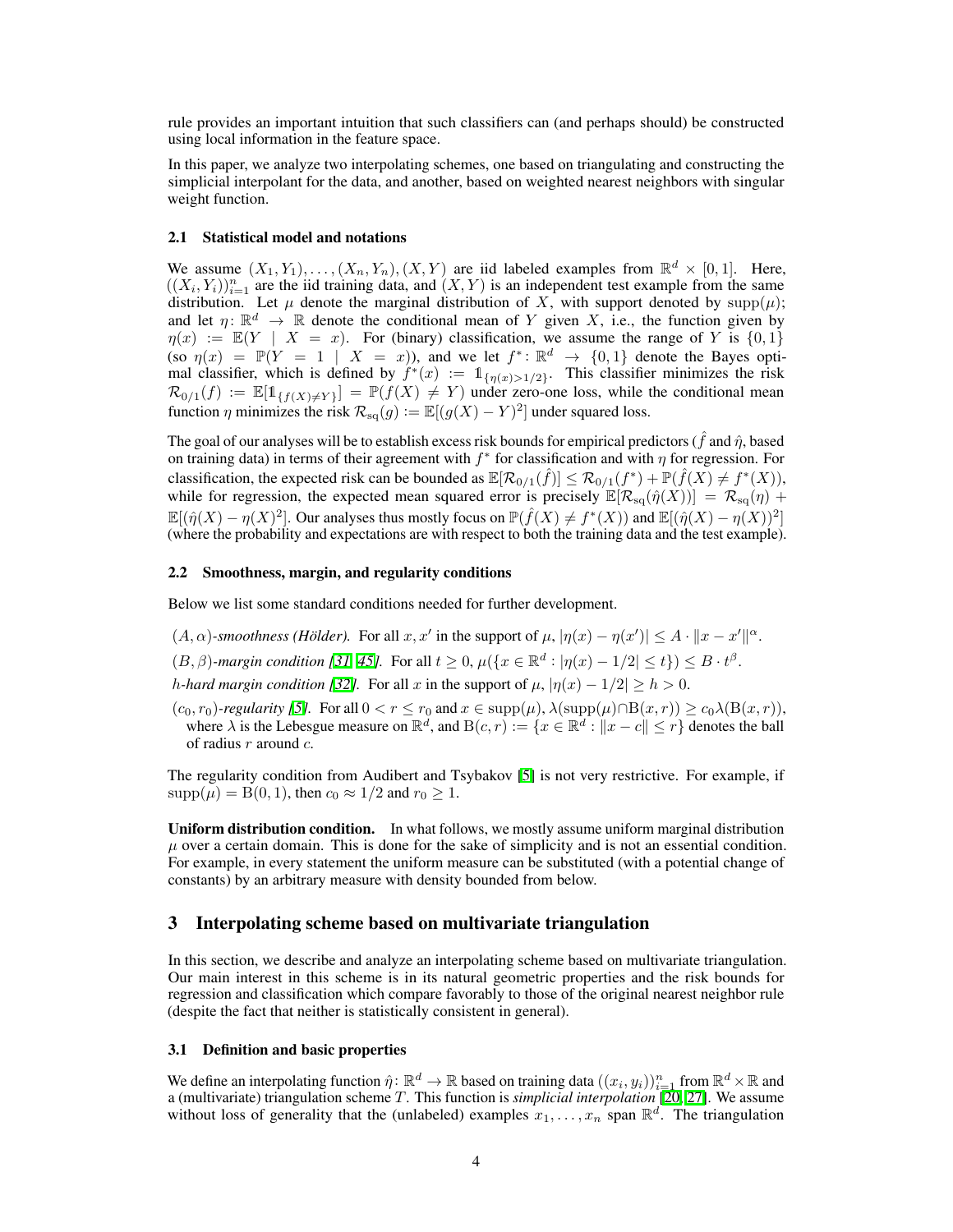scheme T partitions the convex hull  $C := conv(x_1, ..., x_n)$  of the unlabeled examples into non-<br>degenerate simplices  $\lceil \cdot \rceil$  with vertices at the unlabeled examples; these simplices intersect only at  $d$ -dimensional faces. Each  $x \in \widehat{C}$  is contained in at least one of these simplices; let  $U_T(x)$  denote the set of unlabeled examples  $(x_{(1)},...,x_{(d+1)})$  that are vertices for a simplex containing *x*. Let  $L_T(x)$  be the corresponding set of labeled examples  $((x_{(1)}, y_{(1)}), \ldots, (x_{(d+1)}, y_{(d+1)}))$ . point  $x \in C$ , we define  $\hat{\eta}(x)$  to be the unique *linear interpolation* of  $L_T(x)$  at *x* (defined below). For points  $x \notin C$ , we arbitrarily assert  $U_T(x) = L_T(x) = \bot$ , and define  $\hat{\eta}(x) := 1/2$ .

Recall that a *linear (affine) interpolation* of  $(v_1, y_1), \ldots, (v_{d+1}, y_{d+1}) \in \mathbb{R}^d \times \mathbb{R}$  at a new point  $x \in \mathbb{R}^d$  is given by the system of equations  $\hat{\beta}_0 + x^{\dagger} \hat{\beta}$ , where  $(\hat{\beta}_0, \hat{\beta})$  are (unique) solutions to the system of equations  $\hat{\beta}_0 + v_i^{\dagger} \hat{\beta} = y_i$  for  $i = 1, ..., d + 1$ .

<span id="page-4-2"></span>

Nearest neighbor Simplicial interpolation

The predictions of the plug-in classifier based on simplicial interpolation are qualitatively very different from those of the nearest neighbor rule. This is true even when restricting attention to a single simplex. Suppose, for example, that  $\eta(x) < 1/2$  for all  $x \in \text{conv}(x_1, \ldots, x_{d+1})$ , so the Bayes classifier predicts  $0$  for all  $x$  in the simplex. On the other hand, due to label noise, we may have some  $y_i = 1$ . Suppose in fact that only  $y_{d+1} = 1$ , while  $y_i = 0$  for all  $i = 1, \ldots, d$  $i = 1, \ldots, d$  $i = 1, \ldots, d$ . In this scenario (depicted in Figure 1)

Figure 1: Comparison of nearest neighbor and simplicial interpolation. Consider three labeled examples from  $\mathbb{R}^2 \times \{0,1\}$ :  $(x_1, 0)$ ,  $(x_2, 0), (x_3, 1)$ . Depicted in gray are the regions (within  $conv(x_1, x_2, x_3)$ ) on which the nearest neighbor classifier and simplicial interpolation classifier predict 1.

for  $d = 2$ ), the nearest neighbor rule (erroneously) predicts 1 on a larger fraction of the simplex than the plug-in classifier based on  $\hat{\eta}$ . The difference can be striking in high dimensions:  $1/d$  for nearest neighbor versus  $1/2^d$  for simplicial interpolation in *d*-dimensional version of Figure [1.](#page-4-2) This provides an intuition why, in contrast to the nearest neighbor rule, simplicial interpolation can yield to classifiers that are nearly optimal in high dimensions.

<span id="page-4-3"></span>**Proposition 3.1.** *Suppose*  $v_1, \ldots, v_{d+1}$  *are vertices of a non-degenerate simplex in*  $\mathbb{R}^d$ *, and x is in their convex hull with barycentric coordinates* (*w*1*,...,wd*+1)*. The linear interpolation of*  $(v_1, y_1), \ldots, (v_{d+1}, y_{d+1}) \in \mathbb{R}^d \times \mathbb{R}$  at *x* is given by  $\sum_{i=1}^{d+1} w_i y_i$ .

One consequence of Proposition  $\overline{3.1}$  for  $\hat{\eta}$  is that if *x* is contained in two adjacent simplices (that share a  $\lt d$ -dimensional face), then it does not matter which simplex is used to define  $U_T(x)$ ; the value of  $\hat{\eta}(x)$  is the same in any case. Geometrically, we see that the restriction of the interpolating linear function to a face of the simplex coincides with the interpolating linear function constructed on a sub-simplex formed by that face. Therefore, we deduce that  $\hat{\eta}$  is a piecewise linear and continuous interpolation of the data  $(x_1, y_1), \ldots, (x_n, y_n)$  on  $conv(x_1, \ldots, x_n)$ .

We note that our prediction rule requires only locating the vertices of the simplex containing a given point, rather than the considerably harder problem of constructing a full triangulation. In fact, locating the containing simplex in a Delaunay triangulation reduces to solving polynomial-size linear programs  $[23]$ ; in contrast, computing the full Delaunay triangulation has complexity exponential in the (intrinsic) dimension  $[2]$ .

#### <span id="page-4-5"></span>3.2 Mean squared error

We first illustrate the behavior of simplicial interpolation in a simple regression setting. Here,  $(X_1, Y_1), \ldots, (X_n, Y_n), (X, Y)$  are iid labeled examples from  $\mathbb{R}^d \times [0, 1]$ . For simplicity, we assume that  $\mu$  is the uniform distribution on a full-dimensional compact and convex subset of  $\mathbb{R}^d$ .

In general, each  $Y_i$  may deviate from its conditional mean  $\eta(X_i)$  by a non-negligible amount, and hence any function that interpolates the training data is "fitting noise". Nevertheless, in high dimension, the mean squared error of such a function will be quite close to that of the (optimal) conditional mean function.

<span id="page-4-4"></span><span id="page-4-1"></span><span id="page-4-0"></span><sup>&</sup>lt;sup>5</sup>We say a simplex in  $\mathbb{R}^d$  is non-degenerate if it has non-zero *d*-dimensional Lebesgue measure.

 ${}^{6}$ Of course, some points *x* have more than one containing simplex; we will see that the ambiguity in defining  $U_T(x)$  and  $L_T(x)$  for such points is not important.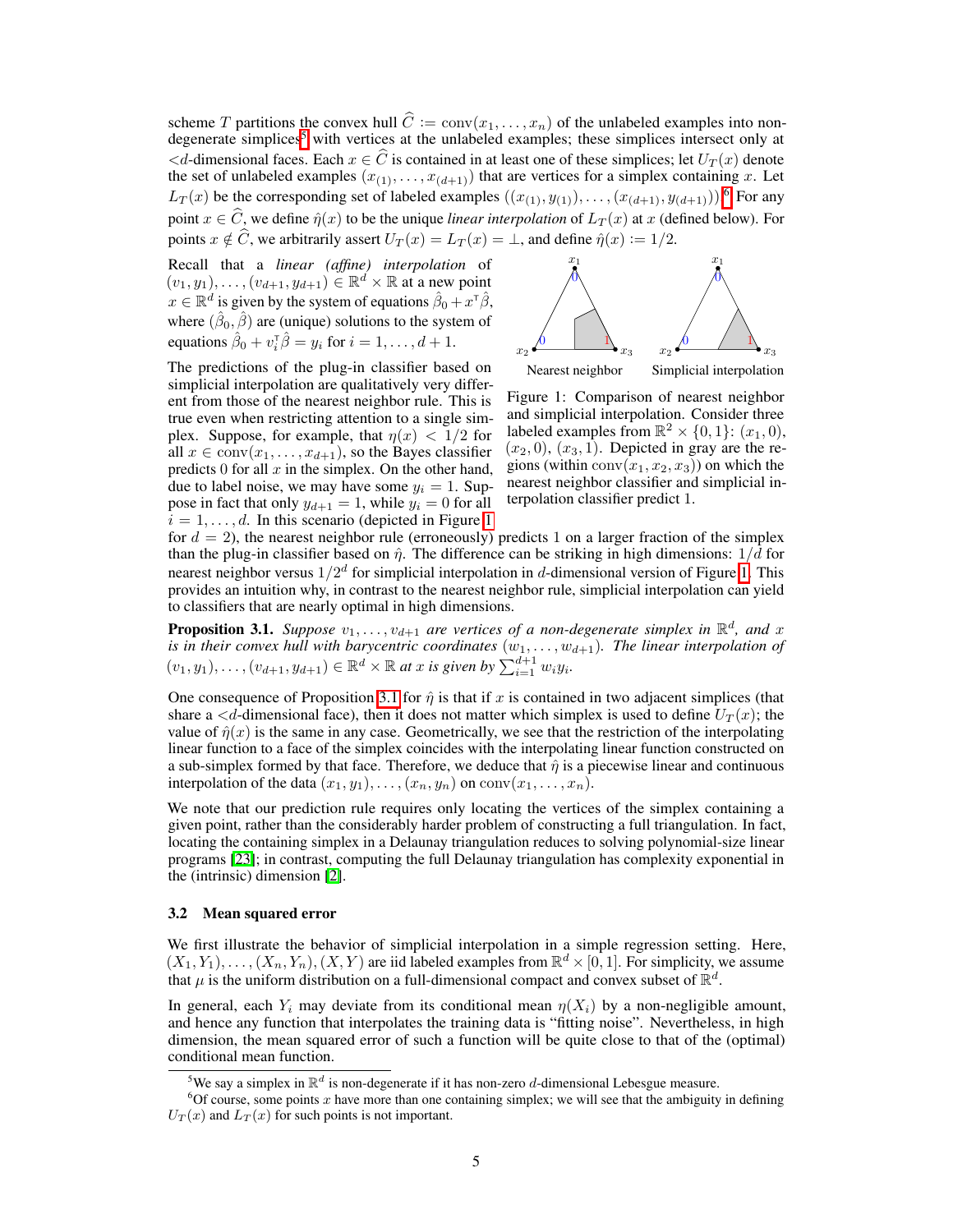Theorem 3.2. *Assume µ is the uniform distribution on a full-dimensional compact and convex subset of*  $\mathbb{R}^d$ *;*  $\eta$  *satisfies the*  $(A, \alpha)$ *-smoothness condition; and the conditional variance function*  $x \mapsto$  $var(Y \mid X = x)$  *satisfies the*  $(A', \alpha')$ -*smoothness condition. Let*  $\hat{\delta}_T := \sup_{x \in \widehat{C}} \text{diam}(\text{conv}(U_T(x)))$ *denote the maximum diameter of any simplex in the triangulation T derived from X*1*,...,Xn. Then*

$$
\mathbb{E}[(\hat{\eta}(X) - \eta(X))^2] \leq \frac{1}{4} \mathbb{E}[\mu(\mathbb{R}^d \setminus \widehat{C})] + A^2 \mathbb{E}[\hat{\delta}_T^{2\alpha}] + \frac{2}{d+2} A' \mathbb{E}[\hat{\delta}_T^{\alpha'}] + \frac{2}{d+2} \mathbb{E}[(Y - \eta(X))^2].
$$

<span id="page-5-1"></span>**Corollary 3.3.** *In addition to the assumptions in Theorem*  $\overline{3.2}$ *, assume* supp $(\mu)$  *is a simple polytope in*  $\mathbb{R}^d$  *and T is constructed using Delaunay triangulation. Then*  $\limsup_{n\to\infty} \mathbb{E}[(\hat{\eta}(X) - \eta(X))^2] \le \frac{2}{d+2} \mathbb{E}[(Y - \eta(X))^2]$ .

#### <span id="page-5-4"></span>3.3 Classification risk

We now analyze the statistical risk of the plug-in classifier based on  $\hat{\eta}$ , given by  $\hat{f}(x) := 1_{\{\hat{\eta}(x) > 1/2\}}$ . As in Section  $\overline{3.2}$ , we assume that  $\mu$  is the uniform distribution on a full-dimensional compact and convex subset of R*d*.

We first observe that under the same conditions as Corollary  $3.3$ , the asymptotic excess risk of  $\hat{f}$  is  $O(1/\sqrt{d})$ . Moreover, when the conditional mean function satisfies a margin condition, this  $1/\sqrt{d}$ can be replaced with a quantity that is exponentially small in *d*, as we show next.

**Theorem 3.4.** *Suppose*  $\eta$  *satisfies the*  $h$ *-hard margin condition. As above, assume*  $\mu$  *is the uniform distribution on a simple polytope in* R*<sup>d</sup>, and T is constructed using Delaunay triangulation. Furthermore, assume*  $\eta$  *is Lipschitz away from the class boundary (i.e., on*  $\{x \in \text{supp}(\mu) : |\eta(x) - 1/2| > 0\}$ ) and that the class boundary  $\partial$  has finite  $d-1$ -dimensional volume<sup>[7](#page-5-2)</sup>. Then, for some absolute constants  $c_1, c_2 > 0$  *(which may depend on h),*  $\limsup_{n \to \infty} \mathbb{E}[\mathcal{R}_{0/1}(\hat{f})] \leq \mathcal{R}_{0/1}(f^*) \cdot (1 + c_1 e^{-c_2 d})$ .

*Remark* 3.5. The asymptotic risk bounds show that the risk of  $\hat{f}$  can be very close to the Bayes risk in high dimensions, thus exhibiting a certain "blessing of dimensionality". This stands in contrast to the nearest neighbor rule, whose asymptotic risk does not diminish with the dimension and is bounded by twice the Bayes risk,  $2\mathcal{R}_{0/1}(f^*)$ .

## <span id="page-5-0"></span>4 Interpolating nearest neighbor schemes

In this section, we describe a weighted nearest neighbor scheme that, like the 1-nearest neighbor rule, interpolates the training data, but is similar to the classical (unweighted) *k*-nearest neighbor rule in terms of other properties, including convergence and consistency. (The classical *k*-nearest neighbor rule is not generally an interpolating method except when  $k = 1$ .)

#### 4.1 Weighted & interpolated nearest neighbors

For a given  $x \in \mathbb{R}^d$ , let  $x_{(i)}$  be the *i*-th nearest neighbor of x among the training data  $((x_i, y_i))_{i=1}^n$ <br>from  $\mathbb{R}^d \times \mathbb{R}$ , and let  $y_{(i)}$  be the corresponding label. Let  $w(x, z)$  be a function  $\mathbb{R}^d \$ weighted nearest neighbor scheme is simply a function of the form

$$
\hat{\eta}(x) := \frac{\sum_{i=1}^{k} w(x, x_{(i)}) y_{(i)}}{\sum_{i=1}^{k} w(x, x_{(i)})}.
$$

In what follows, we investigate the properties of interpolating schemes of this type.

We will need two key observations for the analyses of these algorithms.

*Conditional independence.* The first key observation is that, under the usual iid sampling assumptions on the data, the first *k* nearest neighbors of *x* are conditionally independent given  $X_{(k+1)}$ . That implies that  $\sum_{i=1}^{k} w(x, X_{(i)}) Y_{(i)}$  is a sum of conditionally iid random variables. Hence, under a mild condition on  $w(x, X_{(i)})$ , we expect them to concentrate around their expected value.

<span id="page-5-3"></span><span id="page-5-2"></span>T.e.,  $\lim_{\epsilon \to 0} \mu(\partial + B(0, \epsilon)) = 0$ , where "+" denotes the Minkowski sum, i.e., the  $\epsilon$ -neighborhood of  $\partial$ .

<sup>&</sup>lt;sup>8</sup>Note that these variables are not independent in the ordering given by the distance to  $x$ , but a random permutation makes them independent.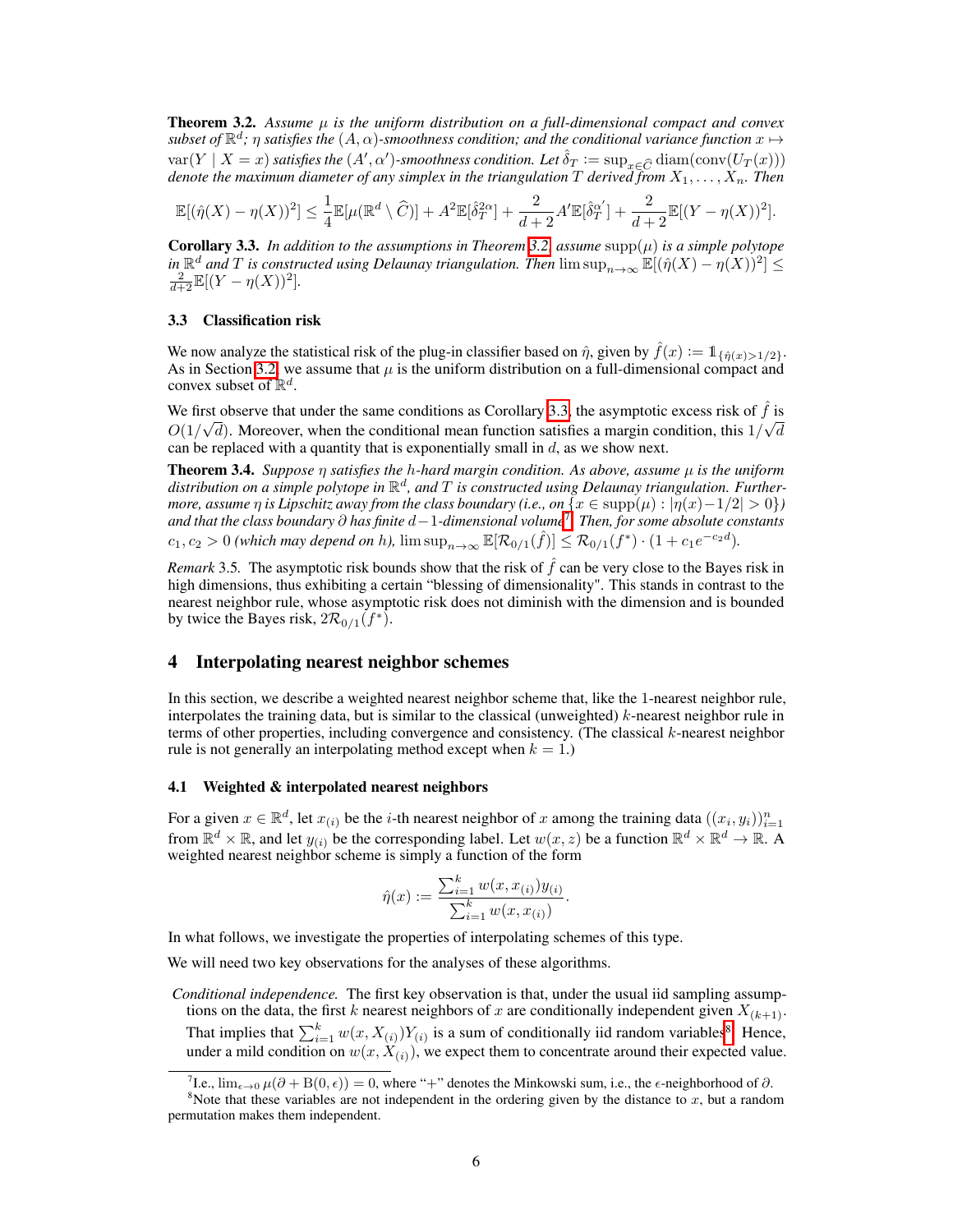Assuming some smoothness of *n*, that value is closely related to  $\eta(x) = \mathbb{E}(Y | X = x)$ , thus allowing us to establish bounds and rates.

*Interpolation and singular weight functions.* The second key point is that  $\hat{\eta}(x)$  is an interpolating scheme, provided that  $w(x, z)$  has a singularity when  $z = x$ . Indeed, it is easily seen that if  $\lim_{z\to x} w(x, z) = \infty$ , then  $\lim_{x\to x_i} \hat{\eta}(x) = y_i$ . Extending  $\hat{\eta}$  continuously to the data points yields a *weighted & interpolated nearest neighbor* (*wiNN*) scheme.

We restrict attention to singular weight functions of the following radial type. Fix a positive integer *k* and a decreasing function  $\phi: \mathbb{R}_+ \to \mathbb{R}_+$  with a singularity at zero,  $\phi(0) = +\infty$ . We take

$$
w(x,z) := \phi\left(\frac{\|x-z\|}{\|x-x_{(k+1)}\|}\right).
$$

Concretely, we will consider  $\phi$  that diverge near  $t = 0$  as  $t \mapsto -\log(t)$  or  $t \mapsto t^{-\delta}, \delta > 0$ .

*Remark* 4.1. The denominator  $||x - x_{(k+1)}||$  in the argument of  $\phi$  is not strictly necessary, but it allows for convenient normalization in view of the conditional independence of *k*-nearest neighbors given  $x_{(k+1)}$ . Note that the weights depend on the sample and are thus data-adaptive.

*Remark* 4.2. Although  $w(x, x_{(i)})$  are unbounded for singular weight functions, concentration only requires certain bounded moments. Geometrically, the volume of the region around the singularity needs to be small enough. For radial weight functions that we consider, this condition is more easily satisfied in high dimension. Indeed, the volume around the singularity becomes exponentially small in high dimension.

Our wiNN schemes are related to Nadaraya-Watson kernel regression [\[33,](#page-10-19) [50\]](#page-11-12). The use of singular kernels in the context of interpolation was originally proposed by Shepard  $[41]$ ; they do not appear to be commonly used in machine learning and statistics, perhaps due to a view that interpolating schemes are unlikely to generalize or even be consistent; the non-adaptive Hilbert kernel regression estimate  $[21]$  (essentially,  $k = n$  and  $\delta = d$ ) is the only exception we know of.

#### 4.2 Mean squared error

We first state a risk bound for wiNN schemes in a regression setting. Here,  $(X_1, Y_1), \ldots, (X_n, Y_n), (X, Y)$  are iid labeled examples from  $\mathbb{R}^d \times \mathbb{R}$ .

<span id="page-6-0"></span>**Theorem 4.3.** Let  $\hat{\eta}$  be a wiNN scheme with singular weight function  $\phi$ . Assume the following:

- *1.*  $\mu$  *is the uniform distribution on a compact subset of*  $\mathbb{R}^d$  *and satisfies the*  $(c_0, r_0)$  *regularity condition for some*  $c_0 > 0$  *and*  $r_0 > 0$ .
- *2.*  $\eta$  *satisfies the*  $(A, \alpha)$ *-smoothness for some*  $A > 0$  *and*  $\alpha > 0$ *.*
- *3.*  $\phi(t) = t^{-\delta}$  for some  $0 < \delta < d/2$ .

*Let*  $Z_0 := \lambda(\sup(p(\mu))/\lambda(\text{B}(0,1))$ *, and assume*  $n > 2Z_0k/(c_0r_0^d)$ *. For any*  $x_0 \in \text{supp}(\mu)$ *, let*  $r_{k+1,n}(x_0)$  *be the distance from*  $x_0$  *to its*  $(k+1)$ *st nearest neighbor among*  $X_1, \ldots, X_n$ *. Then* 

$$
\mathbb{E}\big[(\hat{\eta}(X)-\eta(X))^2\big] \le A^2 \mathbb{E}[r_{k+1,n}(X)^{2\alpha}] + \bar{\sigma}^2\Big(ke^{-k/4} + \frac{d}{c_0(d-2\delta)k}\Big),
$$

 $where \ \bar{\sigma}^2 := \sup_{x \in \text{supp}(\mu)} \mathbb{E}[(Y - \eta(x))^2 \mid X = x].$ 

The bound in Theorem  $\sqrt{4.3}$  is stated in terms of the expected distance to the  $(k+1)$ st nearest neighbor raised to the 2 $\alpha$  power; this is typically bounded by  $O((k/n)^{2\alpha/d})$ . Choosing  $k = n^{2\alpha/(2\alpha+d)}$  leads to a convergence rate of  $n^{-2\alpha/(2\alpha+d)}$ , which is minimax optimal.

#### <span id="page-6-1"></span>4.3 Classification risk

We now analyze the statistical risk of the plug-in classifier  $\hat{f}(x) = 1_{\{\hat{n}(x) > 1/2\}}$  based on  $\hat{\eta}$ .

As in Section  $\left|3.3\right|$  it is straigtforward obtain a risk bound for  $\hat{f}$  under the same conditions as Theorem [4.3.](#page-6-0) Choosing  $k = n^{2\alpha/(2\alpha+d)}$  leads to a convergence rate of  $n^{-\alpha/(2\alpha+d)}$ .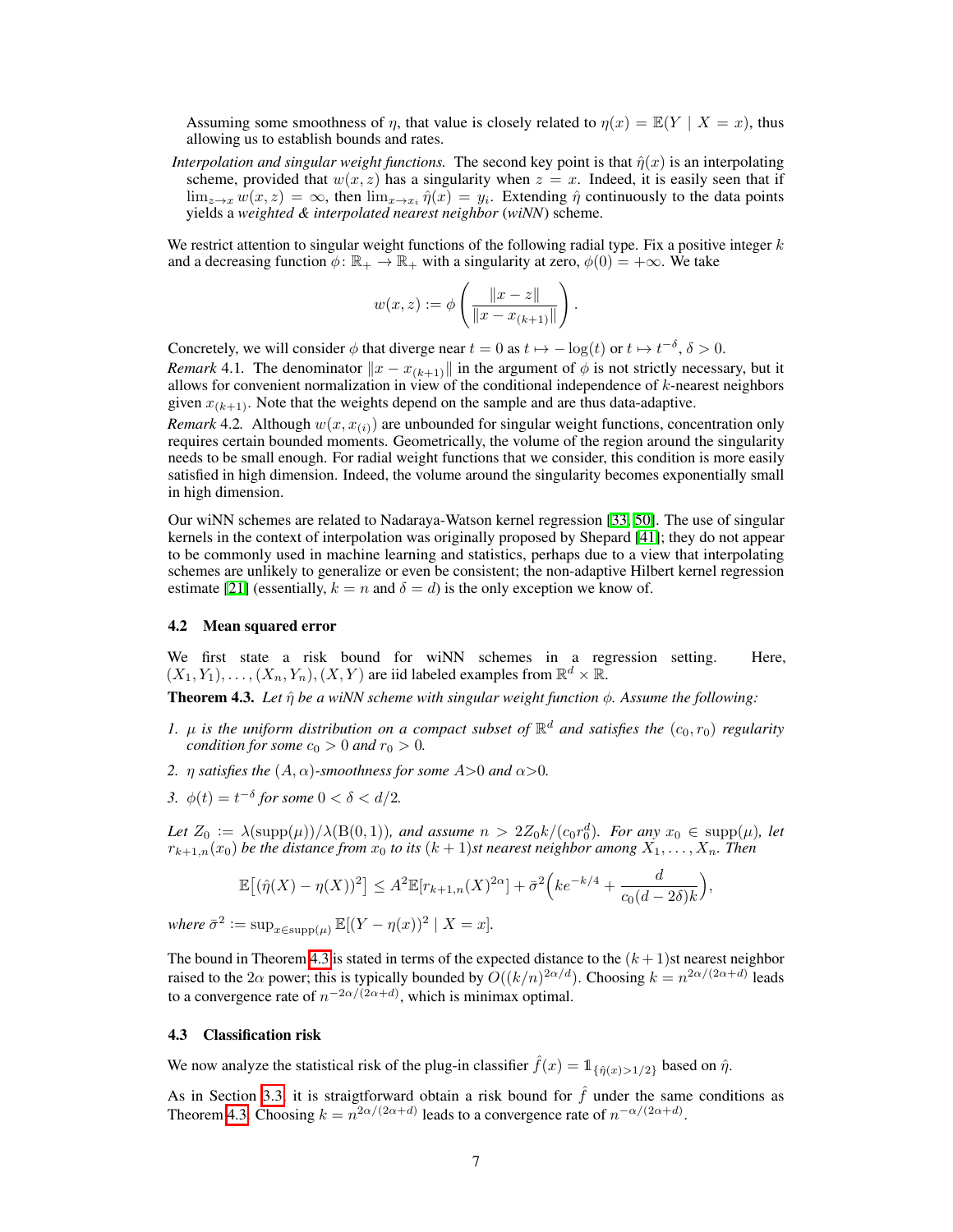We now give a more direct analysis, largely based on that of Chaudhuri and Dasgupta [\[17\]](#page-10-20) for the standard *k*-nearest neighbor rule, that leads to improved rates under favorable conditions. Our most general theorem along these lines is a bit lengthy to state, and hence we defer it to the full version of the paper. But a simple corollary is as follows.

<span id="page-7-1"></span>**Corollary 4.4.** Let  $\hat{\eta}$  be a wiNN scheme with singular weight function  $\phi$ , and let  $\hat{f}$  be the correspond*ing plug-in classifier. Assume the following:*

- *1.*  $\mu$  *is the uniform distribution on a compact subset of*  $\mathbb{R}^d$  *and satisfies the*  $(c_0, r_0)$  *regularity condition for some*  $c_0 > 0$  *and*  $r_0 > 0$ *.*
- 2.  $\eta$  satisfies the  $(A, \alpha)$ -smoothness and  $(B, \beta)$ -margin conditions for some  $A>0$ ,  $\alpha>0$ ,  $B>0$ ,  $\beta\geq 0$ .
- *3.*  $\phi(t) = t^{-\delta}$  for some  $0 < \delta < d/2$ .

*Let*  $Z_0 := \lambda(\text{supp}(\mu))/\lambda(B(0, 1))$ *, and assume*  $k/n < p \leq c_0 r_0^d/Z_0$ *. Then for any*  $0 < \gamma < 1/2$ *,* 

$$
\mathbb{P}(\hat{f}(X) \neq f^*(X)) \leq B\left(\gamma + A\left(\frac{Z_0 p}{c_0}\right)^{\alpha/d}\right)^{\beta} + \exp\left(-\frac{np}{2}\left(1 - \frac{k}{np}\right)^2\right) + \frac{d}{4k\gamma^2c_0(d-2\delta)}.
$$

*Remark* 4.5. For consistency, we set  $k := n^{(2+\beta)\alpha/((2+\beta)\alpha+d)}$ , and in the bound, we plug-in  $p := 2k/n$  and  $\gamma := A(Z_0 p/c_0)^{\alpha/d}$ . This leads to a convergence rate of  $n^{-\alpha\beta/(\alpha(2+\beta)+d)}$ . *Remark* 4.6. The factor  $1/k$  in the final term in Corollary  $\overline{4.4}$  results from an application of Chebyshev inequality. Under additional moment conditions, which are satisfied for certain functions  $\phi$  (e.g.,  $\phi(t) = -\log(t)$  with better-behaved singularity at zero than  $t^{-\delta}$ , it can be replaced by  $e^{-\Omega(\gamma^2 k)}$ . Additionally, while the condition  $\phi(t) = t^{-\delta}$  is convenient for analysis, it is sufficient to assume that  $\phi$  approaches infinity no faster than  $t^{-\delta}$ .

# <span id="page-7-0"></span>5 Ubiquity of adversarial examples in interpolated learning

The recently observed phenomenon of adversarial examples [\[44\]](#page-11-10) in modern machine learning has drawn a significant degree of interest. It turns out that by introducing a small perturbation to the features of a correctly classified example (e.g., by changing an image in a visually imperceptible way or even by modifying a single pixel  $[43]$ ) it is nearly always possible to induce neural networks to mis-classify a given input in a seemingly arbitrary and often bewildering way.

We will now discuss how our analyses, showing that Bayes optimality is compatible with interpolating the data, provide a possible mechanism for these adversarial examples to arise. Indeed, such examples are seemingly unavoidable in interpolated learning and, thus, in much of the modern practice. As we show below, any interpolating inferential procedure must have abundant adversarial examples in the presence of any amount of label noise. In particular, in consistent on nearly consistent schemes, like those considered in this paper, while the predictor agrees with the Bayes classifier on *the bulk* of the probability distribution, every "incorrectly labeled" training example (i.e., an example whose label is different from the output of the Bayes optimal classifier) has a small "basin of attraction" with every point in the basin misclassified by the predictor. The total probability mass of these "adversarial" basins is negligible given enough training data, so that a probability of misclassifying a randomly chosen point is low. However, assuming non-zero label noise, the union of these adversarial basins asymptotically is a dense subset of the support for the underlying probability measure and hence there are misclassified examples in every open set. This is indeed consistent with the extensive empirical evidence for neural networks. While their output is observed to be robust to random feature noise [\[22\]](#page-10-12), adversarial examples turn out to be quite difficult to avoid and can be easily found by targeted optimization methods such as PCG  $[30]$ . We conjecture that it may be a general property or perhaps a weakness of interpolating methods, as some non-interpolating local classification rules can be robust against certain forms of adversarial examples [\[47\]](#page-11-14).

To substantiate this discussion, we now provide a formal mathematical statement. For simplicity, let us consider a binary classification setting. Let  $\mu$  be a probability distribution with non-zero density defined on a compact domain  $\Omega \subset \mathbb{R}^d$  and assume non-zero label noise everywhere, i.e., for all  $x \in \Omega$ ,  $0 < \eta(x) < 1$ , or equivalently,  $\mathbb{P}(f^*(x) \neq Y \mid X = x) > 0$ . Let  $\hat{f}_n$  be a consistent interpolating classifier constructed from *n* iid sampled data points (e.g., the classifier constructed in Section  $\overline{4.3}$ ).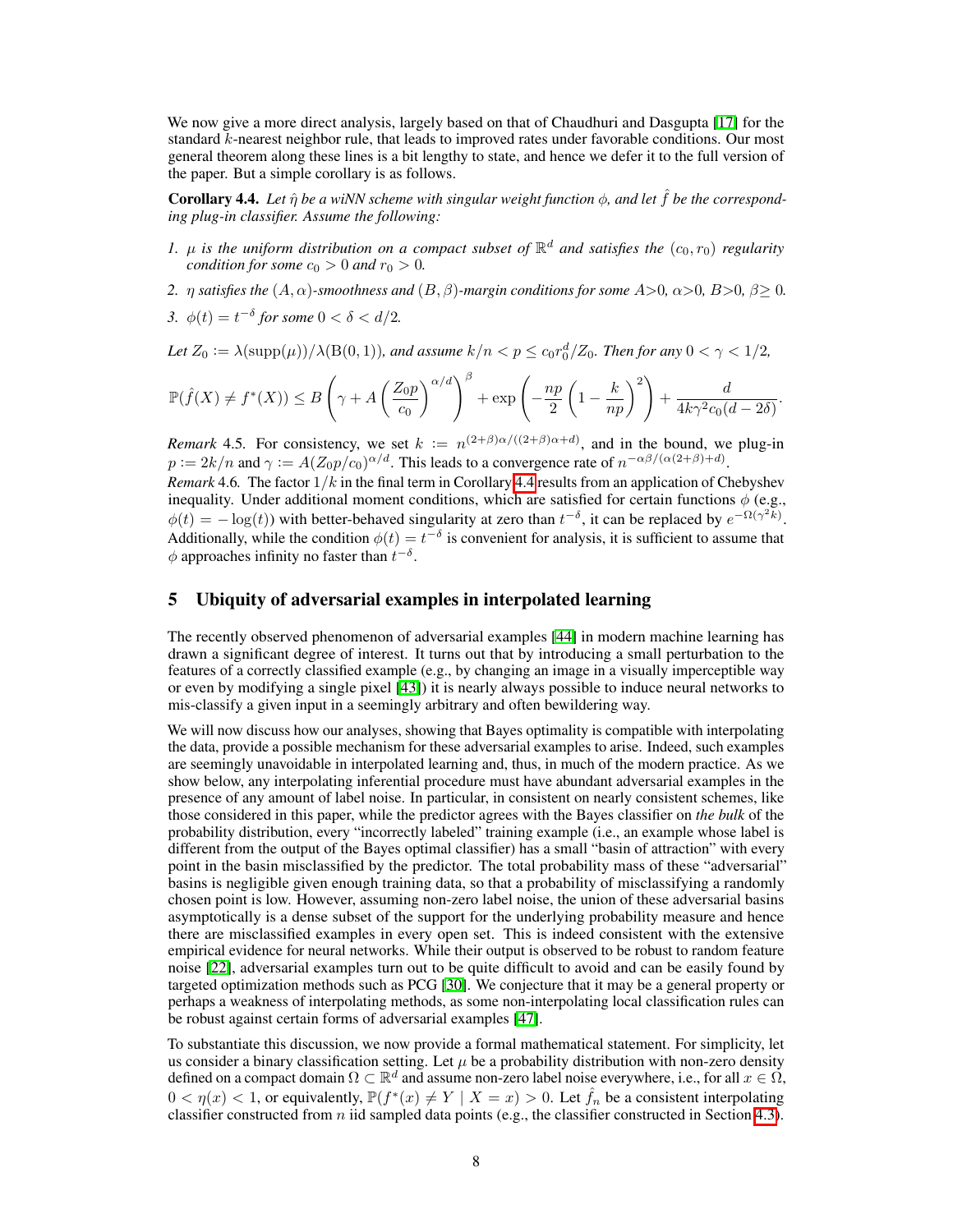Let  $A_n = \{x \in \Omega : \hat{f}_n(x) \neq f^*(x)\}$  be the set of points at which  $\hat{f}_n$  disagrees with the Bayes optimal classifier  $f^*$ ; in other words,  $A_n$  is the set of "adversarial examples" for  $f_n$ . Consistency of  $f$ implies that, with probability one,  $\lim_{n\to\infty} \mu(\mathcal{A}_n) = 0$  or, equivalently,  $\lim_{n\to\infty} \|\hat{f}_n - f^*\|_{L^2_{\mu}} = 0$ . On the other hand, the following result shows that the sets  $A_n$  are asymptotically dense in  $\Omega$ , so that there is an adversarial example arbitrarily close to any *x*.

**Theorem 5.1.** *For any*  $\epsilon > 0$  *and*  $\delta \in (0,1)$ *, there exists*  $N \in \mathbb{N}$ *, such that for all*  $n \geq N$ *, with probability*  $\geq \delta$ *, every point in*  $\Omega$  *is within distance*  $2\epsilon$  *of the set*  $\mathcal{A}_n$ *.* 

*Proof sketch.* Let  $(X_1, Y_1), \ldots, (X_n, Y_n)$  be the training data used to construct  $\hat{f}_n$ . Fix a finite  $\epsilon$ -cover of  $\Omega$  with respect to the Euclidean distance. Since  $\hat{f}_n$  is interpolating and  $\eta$  is never zero nor one, for every *i*, there is a non-zero probability (over the outcome of the label  $Y_i$ ) that  $\hat{f}_n(X_i) = Y_i \neq f^*(X_i)$ ; in this case, the training point  $X_i$  is an adversarial example for  $\hat{f}_n$ . By choosing  $n = n(\mu, \epsilon, \delta)$  large enough, we can ensure that with probability at least  $\delta$  over the random draw of the training data, every element of the cover is within distance  $\epsilon$  of at least one adversarial example, upon which every point in  $\Omega$  is within distance  $2\epsilon$  (by triangle inequality) of the same.  $\square$ 

A similar argument for regression shows that while an interpolating  $\hat{\eta}$  may converge to  $\eta$  in  $L^2_{\mu}$ , it is generally impossible for it to converge in  $L_{\infty}$  unless there is no label noise. An even more striking result is that for the Hilbert scheme of [Devroye et al.,](#page-10-11) the regression estimator almost surely *does not* converge at any fixed point, even for the simple case of a constant function corrupted by label noise [\[21\]](#page-10-11). This means that with increasing sample size *n*, at any given point *x* misclassification will occur an infinite number of times with probability one. We expect similar behavior to hold for the interpolation schemes presented in this paper.

## <span id="page-8-0"></span>6 Discussion and connections

In this paper, we considered two types of algorithms, one based on simplicial interpolation and another based on interpolation by weighted nearest neighbor schemes. It may be useful to think of nearest neighbor schemes as *direct* methods, not requiring optimization, while our simplicial scheme is a simple example of an *inverse* method, using (local) matrix inversion to fit the data. Most popular machine learning methods, such as kernel machines, neural networks, and boosting, are inverse schemes. While nearest neighbor and Nadaraya-Watson methods often show adequate performance, they are rarely best-performing algorithms in practice. We conjecture that the simplicial interpolation scheme may provide insights into the properties of interpolating kernel machines and neural networks.

To provide some evidence for this line of thought, we show that in one dimension simplicial interpolation is indeed a special case of interpolating kernel machine. We will briefly sketch the argument without going into the details. Consider the space *H* of real-valued functions *f* with the norm  $||f||^2_{\mathcal{H}} = \int (\mathrm{d}f/\mathrm{d}x)^2 + \kappa^2 f^2 \mathrm{d}x$ . This space is a reproducing kernel Hilbert Space corresponding to the Laplace kernel  $e^{-\kappa|x-z|}$ . It can be seen that as  $\kappa \to 0$  the minimum norm interpolant  $f^* = \arg \min_{f \in \mathcal{H}, \forall_i f(x_i) = y_i} ||f||_{\mathcal{H}}$  is simply linear interpolation between adjacent points on the line. Note that this is the same as our simplicial interpolating method.

Interestingly, a version of random forests similar to PERT [\[19\]](#page-10-5) also produces linear interpolation in one dimension (in the limit, when infinitely many trees are sampled). For simplicity assume that we have only two data points  $x_1 < x_2$  with labels 0 and 1 respectively. A tree that correctly classifies those points is simply a function of the form  $\mathbb{1}_{\{x>t\}}$ , where  $t \in [x_1, x_2)$ . Choosing a random t uniformly from  $[x_1, x_2)$ , we observe that  $\mathbb{E}_{t \in [x_1, x_2]}$   $\mathbb{1}_{\{x > t\}}$  is simply the linear function interpolating between the two data points. The extension of this argument to more than two data points in dimension one is straightforward. It would be interesting to investigate the properties of such methods in higher dimension. We note that it is unclear whether a random forest method of this type should be considered a direct or inverse method. While there is no explicit optimization involved, sampling is often used instead of optimization in methods like simulated annealing.

Finally, we note that while kernel machines (which can be viewed as two-layer neural networks) are much more theoretically tractable than general neural networks, none of the current theory applies in the interpolated regime in the presence of label noise  $[12]$ . We hope that simplicial interpolation can shed light on their properties and lead to better understanding of modern inferential methods.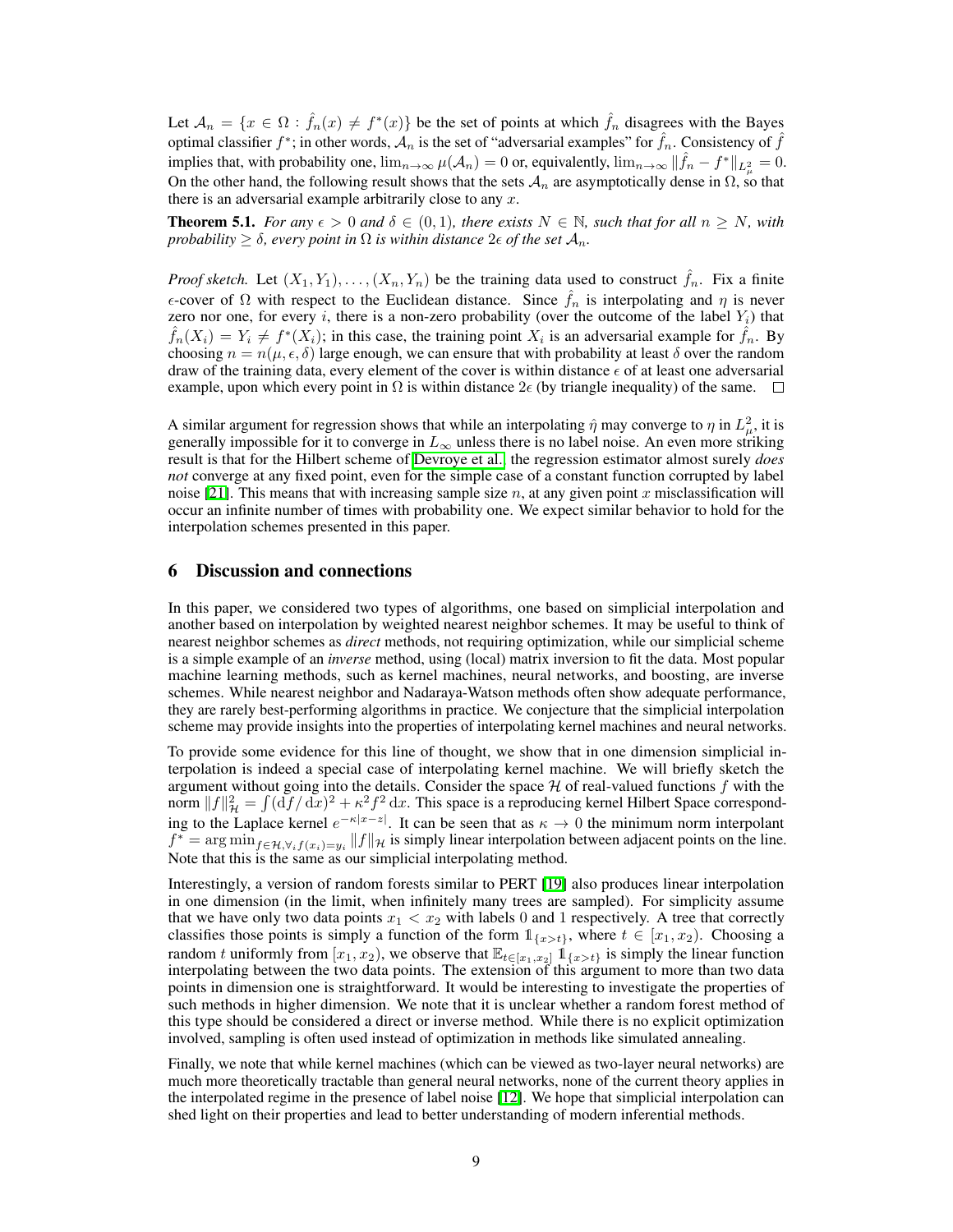## Acknowledgements

We would like to thank Raef Bassily, Luis Rademacher, Sasha Rakhlin, and Yusu Wang for conversations and valuable comments. We acknowledge funding from NSF. DH acknowledges support from NSF grants CCF-1740833 and DMR-1534910. PPM acknowledges support from the Crick-Clay Professorship (CSHL) and H N Mahabala Chair (IITM). This work grew out of discussions originating at the Simons Institute for the Theory of Computing in 2017, and we thank the Institute for the hospitality. PPM and MB thank ICTS (Bangalore) for their hospitality at the 2017 workshop on Statistical Physics Methods in Machine Learning.

### References

- [1] Fernando Affentranger and John A Wieacker. On the convex hull of uniform random points in a simpled-polytope. *Discrete & Computational Geometry*, 6(3):291–305, 1991.
- <span id="page-9-13"></span>[2] Nina Amenta, Dominique Attali, and Olivier Devillers. Complexity of delaunay triangulation for points on lower-dimensional polyhedra. In *Proceedings of the Eighteenth Annual ACM-SIAM Symposium on Discrete Algorithms*, SODA '07, pages 1106–1113, 2007.
- <span id="page-9-3"></span>[3] Martin Anthony and Peter L Bartlett. Function learning from interpolation. In *Computational Learning Theory: Second European Conference, EUROCOLT 95, Barcelona Spain, March 1995, Proceedings*, pages 211–221, 1995.
- <span id="page-9-4"></span>[4] Martin Anthony and Peter L Bartlett. *Neural Network Learning: Theoretical Foundations*. Cambridge University Press, 1999.
- <span id="page-9-12"></span>[5] Jean-Yves Audibert and Alexandre B Tsybakov. Fast learning rates for plug-in classifiers. *The Annals of statistics*, 35(2):608–633, 2007.
- <span id="page-9-2"></span>[6] Peter Bartlett, Dylan J Foster, and Matus Telgarsky. Spectrally-normalized margin bounds for neural networks. In *NIPS*, 2017.
- <span id="page-9-5"></span>[7] Peter L Bartlett, Philip M Long, and Robert C Williamson. Fat-shattering and the learnability of real-valued functions. *Journal of Computer and System Sciences*, 52(3):434–452, 1996.
- <span id="page-9-6"></span>[8] Raef Bassily, Kobbi Nissim, Adam Smith, Thomas Steinke, Uri Stemmer, and Jonathan Ullman. Algorithmic stability for adaptive data analysis. In *Proceedings of the forty-eighth annual ACM symposium on Theory of Computing*, pages 1046–1059. ACM, 2016.
- <span id="page-9-8"></span>[9] Frank Bauer, Sergei Pereverzev, and Lorenzo Rosasco. On regularization algorithms in learning theory. *Journal of complexity*, 23(1):52–72, 2007.
- [10] Mikhail Belkin, Irina Matveeva, and Partha Niyogi. Regularization and semi-supervised learning on large graphs. In *International Conference on Computational Learning Theory*, pages 624–638. Springer, 2004.
- <span id="page-9-10"></span>[11] Mikhail Belkin, Daniel Hsu, and Partha Mitra. Overfitting or perfect fitting? risk bounds for classification and regression rules that interpolate. *arXiv preprint arXiv:1806.05161*, 2018. URL <https://arxiv.org/abs/1806.05161>.
- <span id="page-9-1"></span>[12] Mikhail Belkin, Siyuan Ma, and Soumik Mandal. To understand deep learning we need to understand kernel learning. In *Proceedings of the 35th International Conference on Machine Learning*, pages 541–549, 2018.
- <span id="page-9-11"></span>[13] Mikhail Belkin, Alexander Rakhlin, and Alexandre B. Tsybakov. Does data interpolation contradict statistical optimality? *arXiv preprint arXiv:1806.09471*, 2018.
- <span id="page-9-7"></span>[14] Olivier Bousquet and André Elisseeff. Stability and generalization. *J. Mach. Learn. Res.*, 2: 499–526, March 2002. ISSN 1532-4435.
- <span id="page-9-0"></span>[15] Leo Breiman. Random forests. *Machine learning*, 45(1):5–32, 2001.
- <span id="page-9-9"></span>[16] Andrea Caponnetto and Ernesto De Vito. Optimal rates for the regularized least-squares algorithm. *Foundations of Computational Mathematics*, 7(3):331–368, 2007.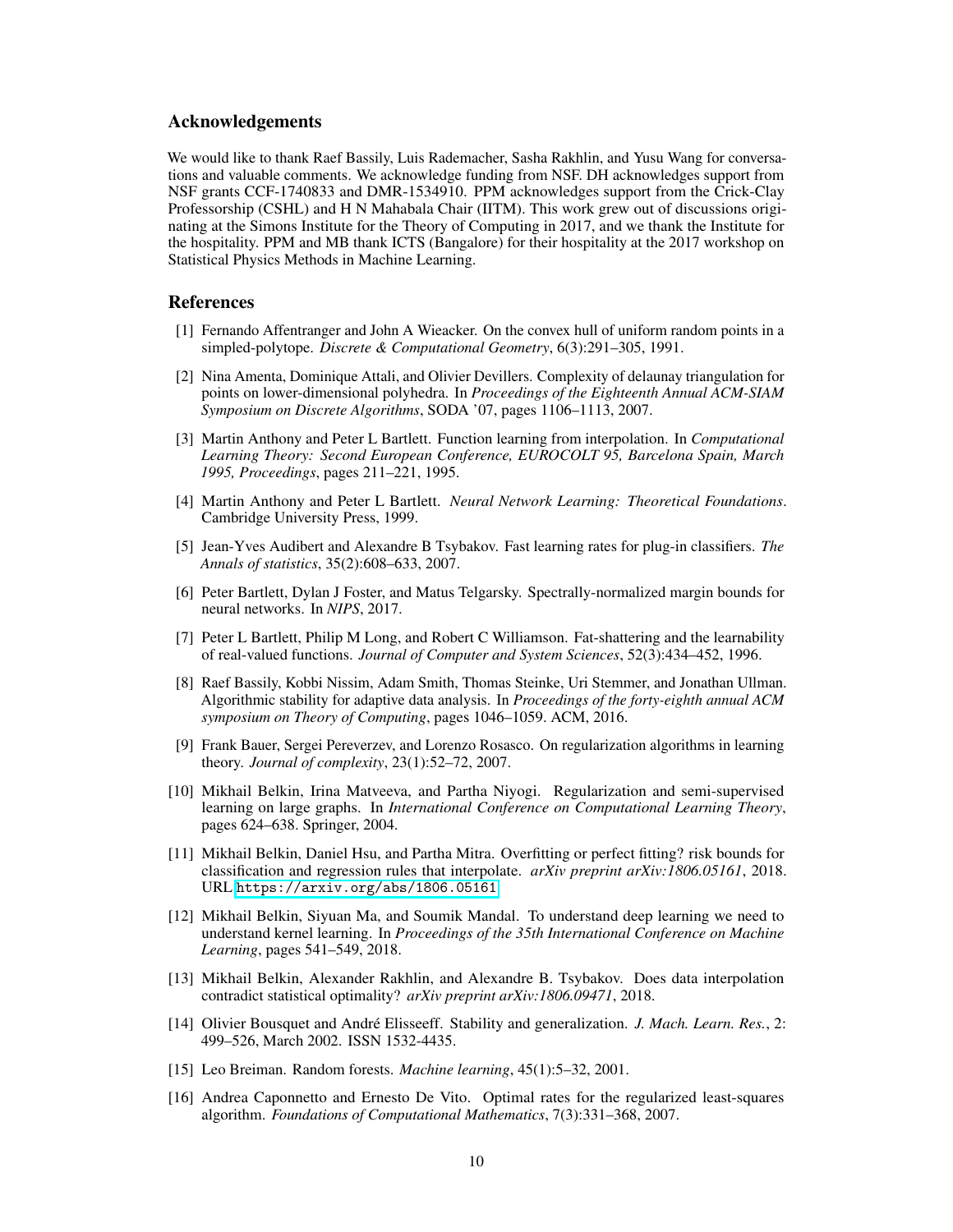- <span id="page-10-20"></span>[17] Kamalika Chaudhuri and Sanjoy Dasgupta. Rates of convergence for nearest neighbor classification. In *Advances in Neural Information Processing Systems*, pages 3437–3445, 2014.
- <span id="page-10-10"></span>[18] Thomas Cover and Peter Hart. Nearest neighbor pattern classification. *IEEE transactions on information theory*, 13(1):21–27, 1967.
- <span id="page-10-5"></span>[19] Adele Cutler and Guohua Zhao. Pert-perfect random tree ensembles. *Computing Science and Statistics*, 33:490–497, 2001.
- <span id="page-10-16"></span>[20] Scott Davies. Multidimensional triangulation and interpolation for reinforcement learning. In *Advances in Neural Information Processing Systems*, pages 1005–1011, 1997.
- <span id="page-10-11"></span>[21] Luc Devroye, Laszlo Györfi, and Adam Krzyzak. The hilbert kernel regression estimate. ˙ *Journal of Multivariate Analysis*, 65(2):209–227, 1998.
- <span id="page-10-12"></span>[22] Alhussein Fawzi, Seyed-Mohsen Moosavi-Dezfooli, and Pascal Frossard. Robustness of classifiers: from adversarial to random noise. In *Advances in Neural Information Processing Systems*, pages 1632–1640, 2016.
- <span id="page-10-18"></span>[23] Komei Fukuda. Polyhedral computation FAQ. Technical report, Swiss Federal Institute of Technology, Lausanne and Zurich, Switzerland, 2004. URL [https://www.cs.mcgill.ca/](https://www.cs.mcgill.ca/~fukuda/download/paper/polyfaq.pdf) [~fukuda/download/paper/polyfaq.pdf](https://www.cs.mcgill.ca/~fukuda/download/paper/polyfaq.pdf).
- <span id="page-10-6"></span>[24] Noah Golowich, Alexander Rakhlin, and Ohad Shamir. Size-independent sample complexity of neural networks. In *Thirty-First Annual Conference on Learning Theory*, 2018.
- <span id="page-10-1"></span>[25] Ian Goodfellow, Yoshua Bengio, and Aaron Courville. *Deep Learning*. MIT Press, 2016.
- <span id="page-10-2"></span>[26] László Györfi, Michael Kohler, Adam Krzyzak, and Harro Walk. *A Distribution-Free Theory of Nonparametric Regression*. Springer series in statistics. Springer, 2002.
- <span id="page-10-17"></span>[27] John H Halton. Simplicial multivariable linear interpolation. Technical Report TR91-002, University of North Carolina at Chapel Hill, Department of Computer Science, 1991.
- <span id="page-10-7"></span>[28] Vladimir Koltchinskii and Dmitry Panchenko. Empirical margin distributions and bounding the generalization error of combined classifiers. *Annals of Statistics*, pages 1–50, 2002.
- <span id="page-10-8"></span>[29] Tengyuan Liang, Tomaso Poggio, Alexander Rakhlin, and James Stokes. Fisher-rao metric, geometry, and complexity of neural networks. *arXiv preprint arXiv:1711.01530*, 2017.
- <span id="page-10-13"></span>[30] Aleksander Madry, Aleksandar Makelov, Ludwig Schmidt, Dimitris Tsipras, and Adrian Vladu. Towards deep learning models resistant to adversarial attacks. In *International Conference on Learning Representations*, 2018.
- <span id="page-10-14"></span>[31] Enno Mammen and Alexandre B Tsybakov. Smooth discrimination analysis. *The Annals of Statistics*, 27(6):1808–1829, 1999.
- <span id="page-10-15"></span>[32] Pascal Massart and Élodie Nédélec. Risk bounds for statistical learning. *The Annals of Statistics*, 34(5):2326–2366, 2006.
- <span id="page-10-19"></span>[33] Elizbar A Nadaraya. On estimating regression. *Theory of Probability & Its Applications*, 9(1): 141–142, 1964.
- <span id="page-10-9"></span>[34] Behnam Neyshabur, Srinadh Bhojanapalli, and Nathan Srebro. A PAC-bayesian approach to spectrally-normalized margin bounds for neural networks. In *International Conference on Learning Representations*, 2018.
- <span id="page-10-3"></span>[35] Ruslan Salakhutdinov. Deep learning tutorial at the Simons Institute, Berkeley, 2017. URL <https://simons.berkeley.edu/talks/ruslan-salakhutdinov-01-26-2017-1>.
- <span id="page-10-0"></span>[36] Robert E Schapire and Yoav Freund. *Boosting: Foundations and algorithms*. MIT press, 2012.
- <span id="page-10-4"></span>[37] Robert E Schapire, Yoav Freund, Peter Bartlett, and Wee Sun Lee. Boosting the margin: a new explanation for the effectiveness of voting methods. *Ann. Statist.*, 26(5), 1998.